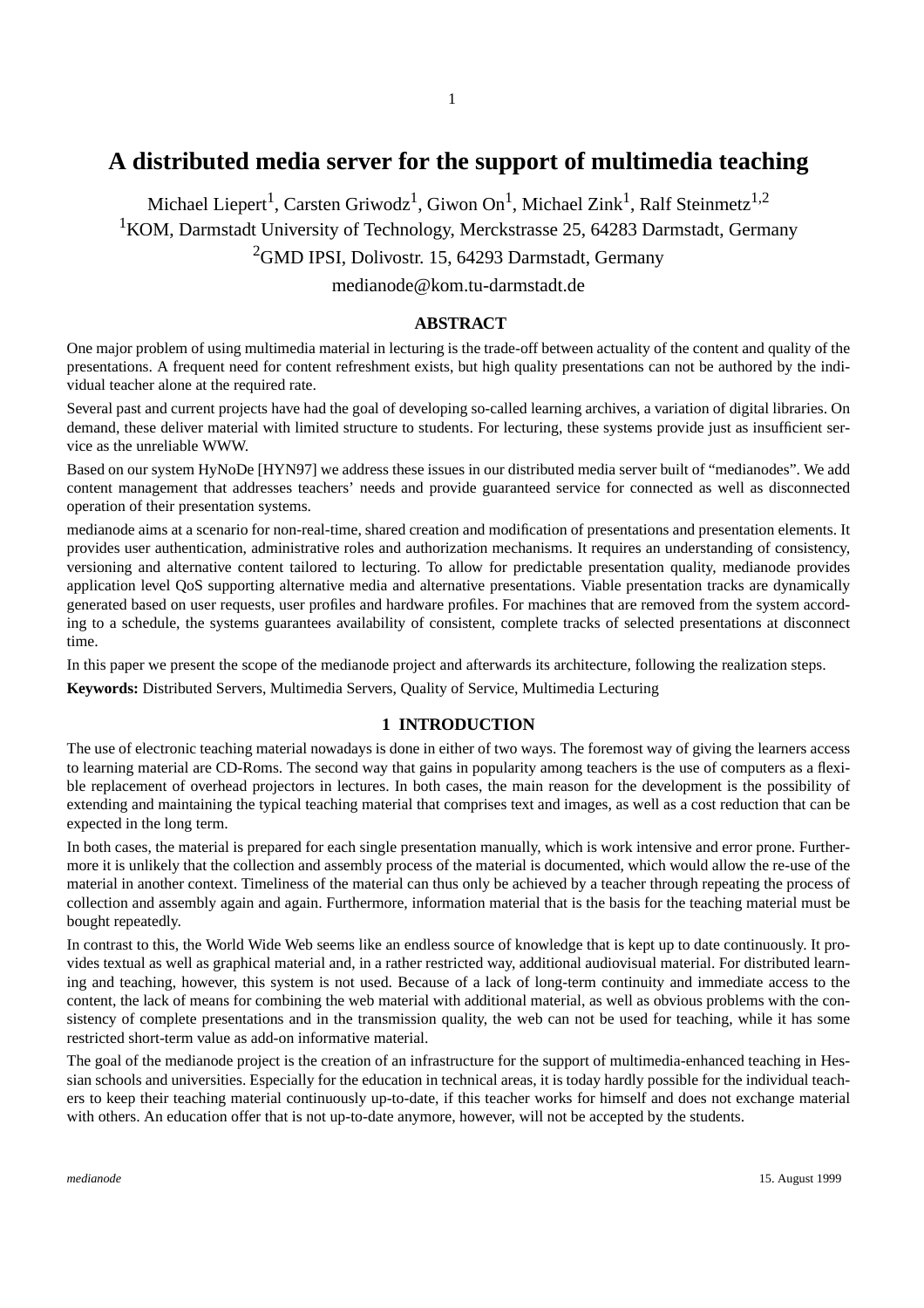Using the rapidly evolving presentation tools of the world wide web for access, the project will create a distributed system through integration of the approaches for production, distribution and consistency maintenance, which will grow from a central node that operates as a production center and archive for the end user through a flexible, decentrally organized system of regional nodes.

The future teaching support system is envisioned to support the creation of presentations from raw material rather than being only a material archive for lessons. In order to do this, it is relevant to note that material can rarely be used without modifications. Teachers' personal style, personal opinion and directions of specific classes differ with each teacher and their expression is as necessary as the re-use of the content itself. Furthermore, the quick integration of the latest material must be achieved.

With medianode, we create a system that takes products and previous research into account and we plan to go beyond these developments for some specific research issues. However, we want our system to fulfil real world requirements and to be used early within the timeframe of the project. For the design and development of our system, however, the earliest possible use and the adaptation to long-term technical extensibility compete with each other. This document provides directions for the development of the system and provides weak limits to the developments issues. We expect these limits to harden when feedback from initial system users requires immediate solutions for some of the issues.

## **1.1 Lecture Archive**

Special lectures, guest lectures and seminars are frequently interesting beyond the scope of one institute or even a single location. For this reason, the creation of video archives or even the creation of commented presentations with central video content are frequently interesting. For the appropriate use of this material, various modes should be supported:

- If the lecture is interesting only for a single person, the possibility of local replication of the content in case of very bad network infrastructure, and the adaptation of bandwidth requirements by format conversion to lower quality with consecutive streaming of the lecture must be distinguished.
- If the lecture should be re-used as a part of another presentation, additional information is relevant, e.g. supportive presentation material such as slides or information that concerns the applicable combinations of individual presentation parts.
- If the lecture is used by groups of students in a single institute, the distribution system should apply caching on the receiver side to achieve an appropriate quality.

#### **1.2 Availability of Functionality**

Frequently ignored but absolutely relevant for the use of electronic means in lectures and presentations is the possibility to continue the presentation in case of various faulty components. Besides the loss of electrical power and a breakdown of projectors -which can be compensated only with major efforts- a variety of problems can be addressed automatically:

- No network access: all on-line access to information becomes impossible, thus a complete, consistent presentation must be available on the presentation system, even if the presentation loses its audio-visual parts
- Screen resolution the use of on-site projection systems restricts the available screen resolutions
- Machine crash: the presentations must be easy to be identified, found and transferred
- Audio support: loud speaker systems are frequently incompatible with the lecturer's equipment. Various options should be considered and tested to solve this; finally textual presentation of audio parts should be considered as an alternative
- Video support: Because of its size, video material usually can not be kept in more than one version on the presentation system. In case of a last-minute machine change, it is most likely that video presentation will become impossible. The presentation should provide an alternative to this video presentation.

#### **1.3 Access control**

Because of the financial situation of research and teaching in Germany, lecturers are not interested in the free access to their teaching material by non-students, especially companies. Because of this, all parts of the media server network must integrate access control and copyright verification mechanisms, which should be implemented in a number of steps:

- System security of the individual machines of the server network must be ensured in order to protect the data from illegal access. This is a system administration issue, but the project must not introduce or enforce security holes into a system.
- The access of the data on a server must be protected by authentication and authorization mechanisms.
- The system has to reliably control, log and eventually prohibit the introduction of (mis-) information. This protection is sensible only when consistency maintenance for presentation is supported by the system, and while consistency checking includes access control information into the checking procedure.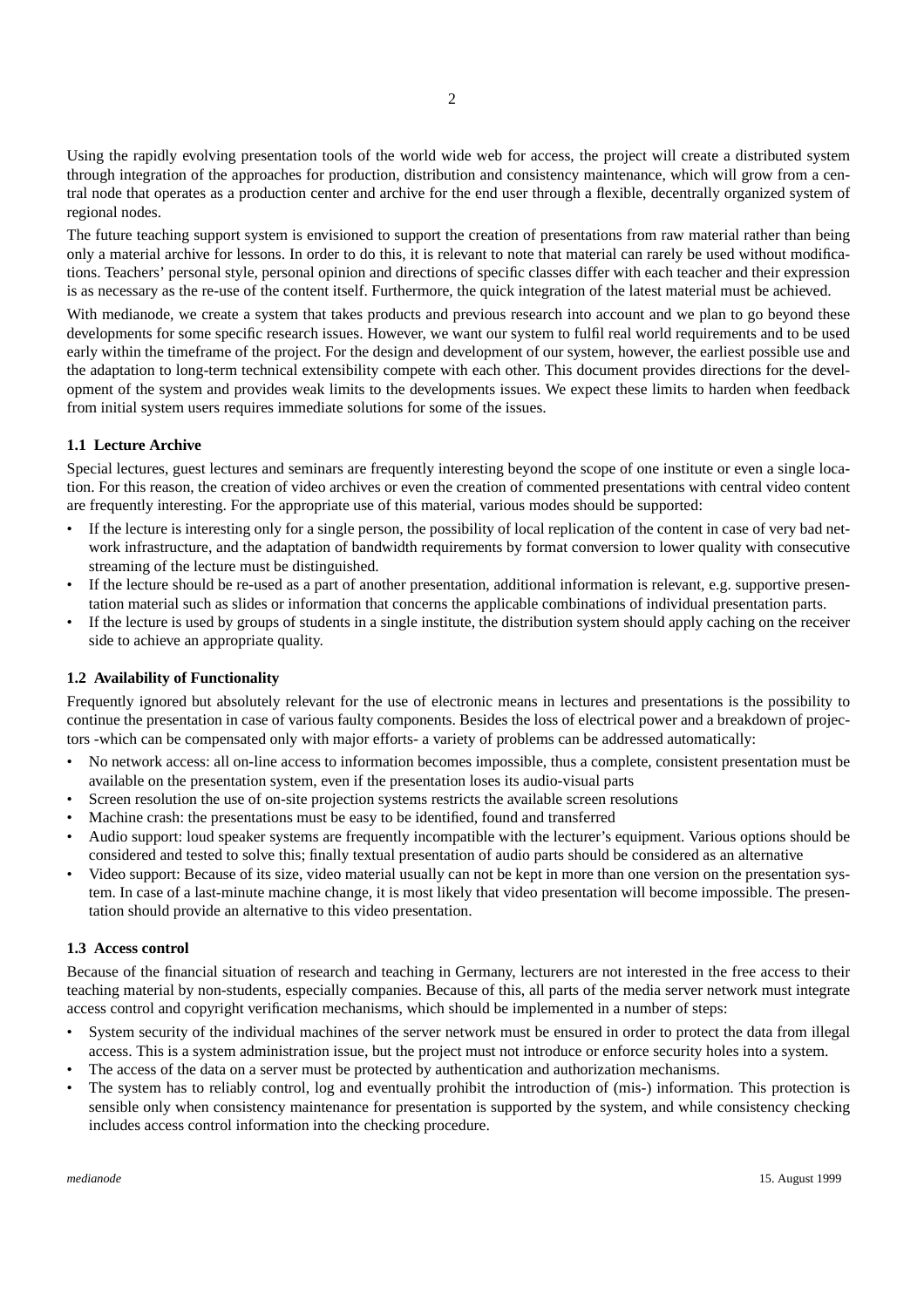- Future extensions with accounting mechanisms on an application level based on user authentication can be used to allow the opening of access to external users. The use of electronic cash may be considered for an integration of billing into the system.
- Since the use of the distributed system in the Internet is the goal, additional protection mechanism for the network access must be included. This requires the use of encryption techniques and probably the introduction of an additional trust center for provision of keys.

## **2 ARCHITECTURE**

The initial design of the multimedia node implements only minimal functionality, but that allows for dynamic extensions that support more complex requirements (Figure 1). The initial functionality includes a web server front-end, a standard file system and localization information that represents exclusively the placement of data on the local disk. Figure 2 in Section 3.2 shows the structure of such a generic multimedia node.

The kernel of the server allows for the dynamic loading of modules, which adhere to interfaces that are defined in the initial phase of the project. In order to do this, consistency and security mechanisms are implemented in addition to the communication among modules.

A module of the server implements the interface of a function block out of the set of defined function blocks (currently Access, Storage, Verifier), where each interface of a module must be implemented at least a rudimentary basic implementation.



*Figure 1:* Example modules and their APIs assignment

Each interface is implemented as a base class.

A variety of techniques for automatic distribution can be tested in such a configuration: web caching, AV caching, pre-distribution ("push caching"), prefetching, segment replication, scene replication, version control, consistency of versioned documents, and the selection of alternative content. Furthermore, the distribution problems on the application level are extended by other research aspects, such as security aspects, billing systems, copyright protection, and the processing of expired copyrights.

#### **The Core: A Dynamic Loader, stripped off functionality**

The web server will be built around a core that implements only the functionality of dynamically loading and unloading modules and provides basic platform dependent operating system services to these modules. This design decision is motivated mainly by the targeted scalability.

Dynamic loading in a platform independent way is a main issue of middleware. We will use appropriate concepts and definitions from the ISO middleware standard CORBA [OMG98] where possible. Still, the core has to be able to be implemented without including any CORBA runtime implementation, again for resource reasons.

The following list summarizes the initial decisions concerning the core module:

- 1. There will be a core module only capable of dynamically loading further functionality.
- 2. This module will be implemented in a platform dependent way (Our Choice:  $C/C++$ )
- 3. This module will be provided also in a form not requiring a CORBA runtime implementation, but we will try to adopt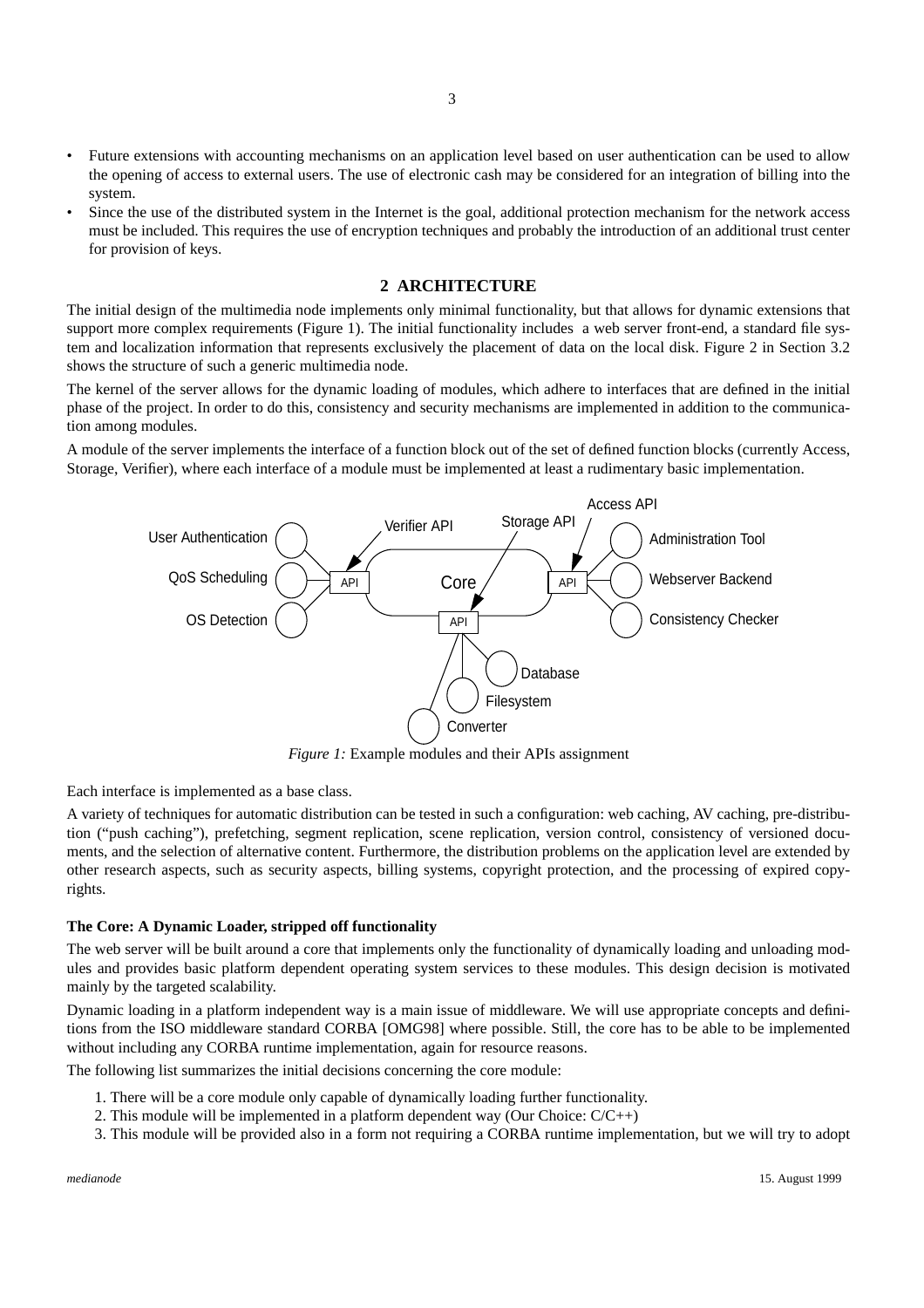interface specification concepts from CORBA to allow easy connection to CORBA implementations. This may include important CORBA interface definition language IDL concepts like IDL basic data types and procedure call qualifiers. 4. The core module will provide a core platform abstraction to access machine resources to cover two goals: the division of platform dependency from functionality, more important, to supply the system with means to know and manage its own state, including allocated resources.

## **Loadable Functionality in Bows**

Complementing the core, all target functionality will be packed into loadable software pieces. What we require from the loadable functionalities implementation is analogous to the concept of component software like OpenDoc [AC95], ActiveX [CK] and JavaBeans [JF97]. Thus, we benefit from experiences with the widely accepted, mature component approach.

We adopt the general component characteristics for our lodable modules, e.g. they are deployable, maintainable, functional, specific, self describable etc., but extend and adapt in a way specific to medianode's needs. As we decided for the core/components approach, we wanted to be able to use the mediarug to store, distribute and configure its components. This results in eliminating the difference between data and system. Further, high reliability and also remote testing demand for extended configuring and debugging features. Thus, requirements on our lodable modules, called *bows*, additional to standard components are:

1. A bow has to provide two means of high-level reflection: a human readable description of itself and a system-usable description of its application interface, in terms of mediarug meta-data.

2. Bows have to provide means to collect dynamically generated control information like warnings or error messages; the generation and redirection of these information streams has to be dynamically controllable.

3. To be safely integratable into the medianode, all bows have to use platform abstractions provided by the core module to access the platform it is running on.

We define one uniform interface for bows, providing the functionality listed above. There are more concrete subclasses of the bow root class, namely storage bows, verifier bows and access bows. Examples for mediabow classes are network access bows for the various network protocols, management access bow, (distributed) file system storage bows, database storage bow, conversion storage bows. Examples for verifier bows are security verifier bow controlling access, but also QoS verifier bow controlling e.g. playout schedules.

## **3 REALIZATION**

In order to implement a flexible media server, but to provide a basic functionality quickly, the implementation schedule is split into multiple phases. The two main targets of the project are to provide means to maintain and present lectures to multiple, distributed lecturers and to provide means to prototype and evaluate new concepts in multimedia communication. Thus, a useful (i.e. cheap, fast, usable) product for the end-users and a widely extensible experimentation platform should evolve. We conclude from that, that we can not rely completely on given platform abstractions for resource reasons (they are very expensive or slow) and for maintenance reasons (we have to have control on platform abstractions).

#### **3.1 Step I: Definition phase**

In the definition phase various use case scenarios are formulated and the technical requirements for the implementation of these scenarios are collected. This is done in cooperation with the teachers at KOM and other institutions in Hessen who are interested in the use of the system prototype. Based on this, the interfaces for the functional blocks and the information paths in the server are defined.

The implementation of functionally "empty" blocks is also part of the definition phase. This includes the interface definitions and the implementation of the dynamical access mechanism.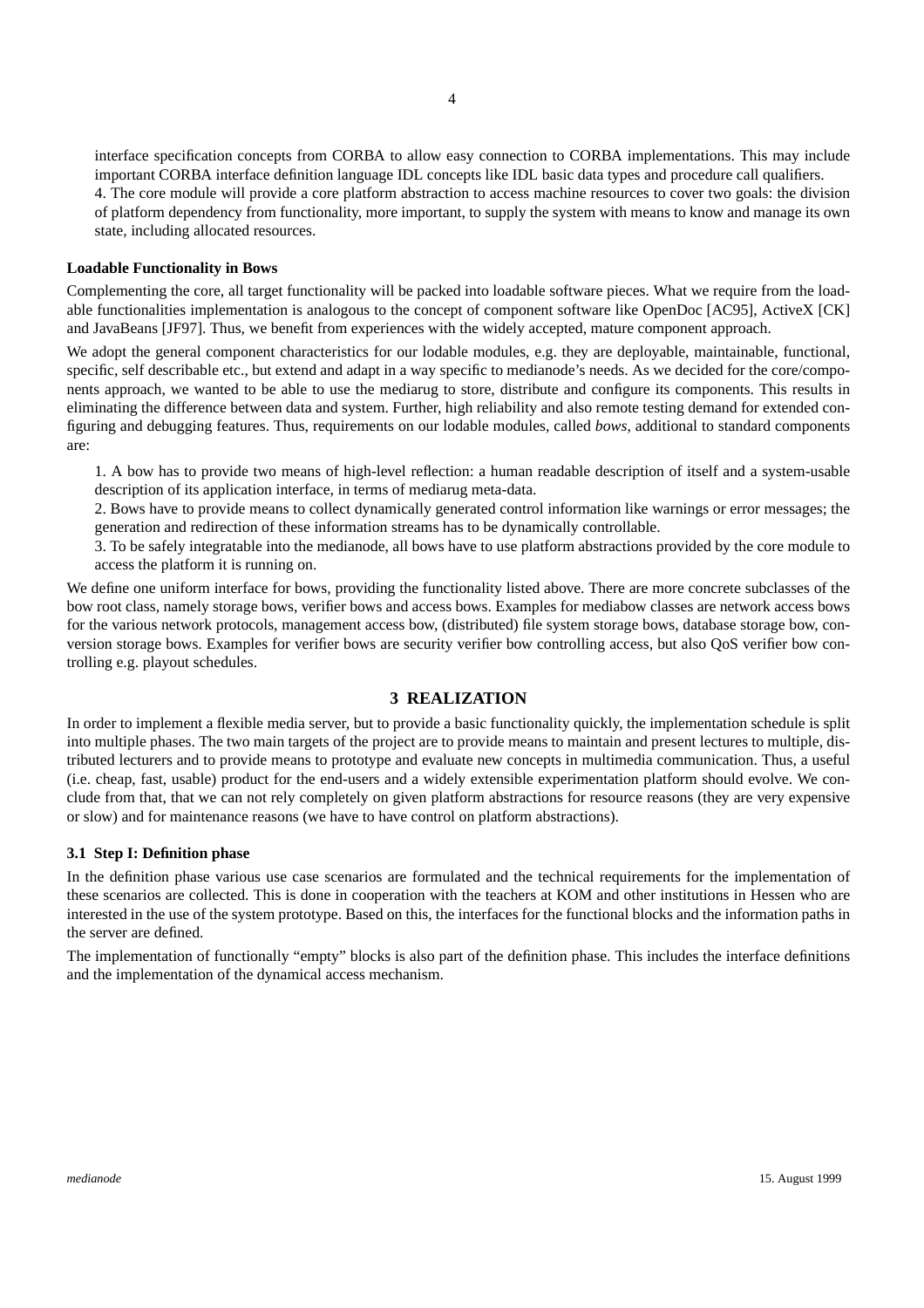#### **3.2 Step II: Web server**

The next implementation phase delivers a web server (see Figure 2) that operates on a standard file system and delivers data exclusively through the HTTP protocol. This implementation is not intended to exceed the functionality of any web servers that are currently in existence. It is rather implemented as proof-of-concept for the core functionality of the media node.

The insertion of content into the system in this phase works exclusively through simple mechanisms such as NFS mounts or FTP. The required storage module is a 1:1 mapping of the file system. First access control mechanisms are already required in this phase, e.g. by using a firewall that is administered in conjunction with the server.

The web server itself consists of the latest version of the Apache web server.

The Apache web server supports many features that are needed by the medianodes. Additionally special requirements for the medianode architecture can be included through extensions written as dynamically loadable libraries. If necessary also changes on the server itself can be made since the source code is available.

The design decisions for that phase are based on the following high level goals:

- scalability
- uniformity of interfaces and implementation rather than on platform dependent optimizations (Still, platform independence using a virtual machine like sun's Java is not feasible due to e.g. speed demands of the targeted network functionality), source code portability
- abstraction of platform dependent functions should be separated from the target functionality where possible.
- We want to enable the use of the mediarug's storage and distribution facilities to store, distribute and manage its components and its dynamic state.

#### **Personalization: Authorities, Roles, Profiles, Copyrights**

The mediarug has to provide support for the storage and use of multimedia documents for distributed groups of teachers and students. From the user's view, that demands for a) fully reliable reproduction of decisions and designs of the authors and for b) reuse of work. The first goal a) is an unconditional requirement, so only the reuse has to be optimized without damaging the integrity of the produced content. User authentication and access verification is a central issue to be considered and integrated into the medianode form the beginning.

**Authorities** demand reliable identification and authentication of all users. The basic concepts the mediarug has to implement are the Access Control List and user groups, which are used by web servers to provide privacy. Since ACLs are specific to the organization of data in web servers, i.e. in hierarchical directories, and since the medianode will provide OS like functionality, it has to change and extend the pure ACL approach:

- web serving: ACLs, groups
- copyright: ownership, expiry
- OO/SQL data organization: ACLs should be 'inherited' along various relations, like *part-of*
- OS-like fine granularity: ACLS should also be valid for relation slots/OO-parameters

Especially the third point recommends to integrate authorities into the meta-scheme of the data organization .

The authorities allow for the implementation of **roles**. These roles can include various types of users like consumers, authors and system administrators. Out of practical experience on HyNoDe and InfoDesigner [STKO95], we will divide the role of the author into author and designer, to separate the personal design from the factual content.

As a user is authenticated, he can be linked to a **profile**, i.e. the data known about him. This data includes a profile, that provides the system with information about factual and environmental characteristics of that user. Factual characteristics can iden-

Basic Shared Server | Libraries OS/Management Verifier API  $\Box$  Security C Directory Listing Storage API UFS Ftp Access API Web Server

*Figure 2:* generic multimedia node

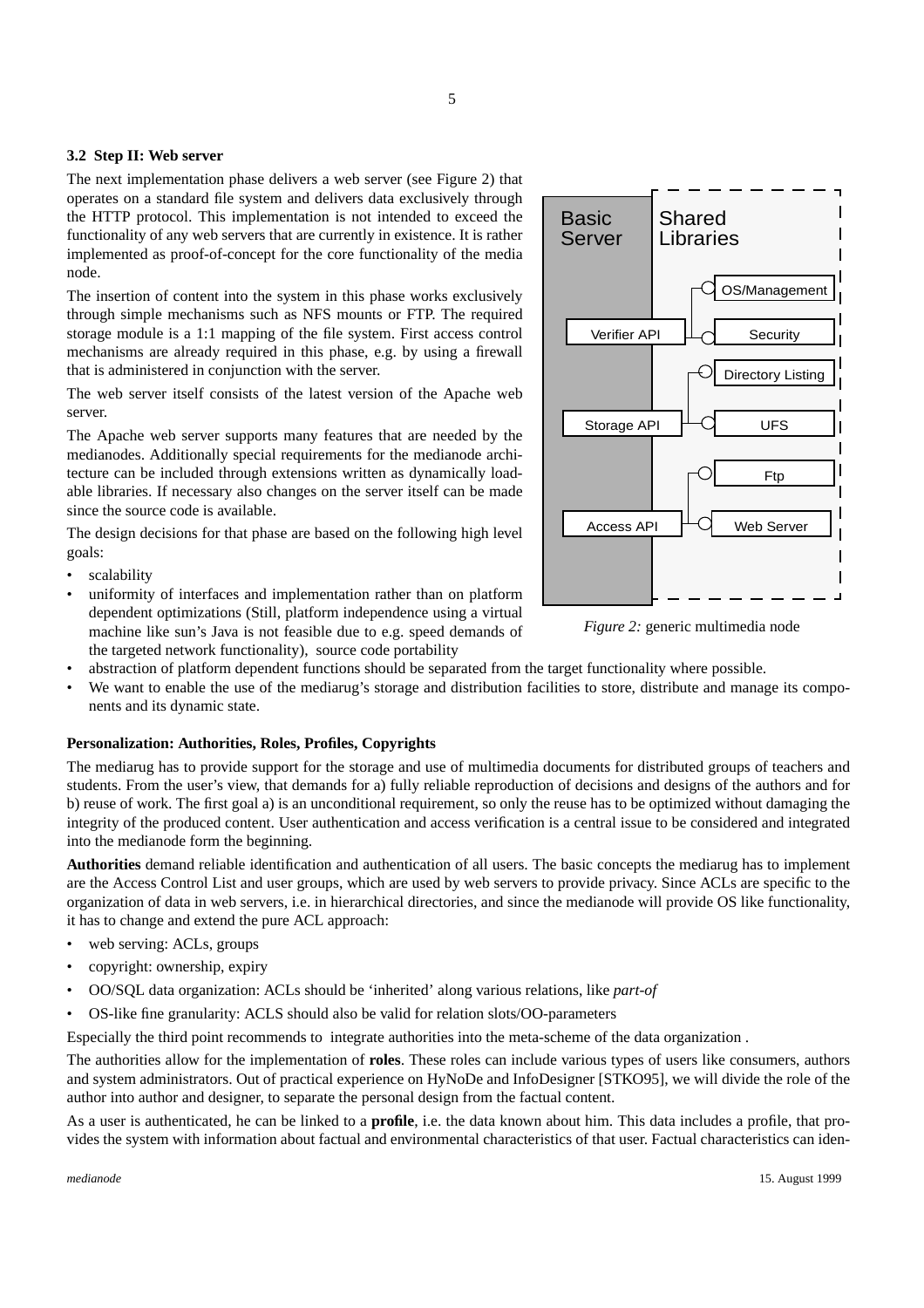tify preferred content or structure (like language, sequence or explanation depth), technical characteristics identify system constraints or preferences, mostly concerning size or format . A user profile is that user's preferred meta data of content including demanded mandatory and optional meta data. Here, also weights for preferred meta data can be introduced.

To maintain and enforce **copyrights**, an initial owner has to be defined to set access rights. Naturally, this will be the originator. As the owner restricts access to his property, the mediarug also could grant means to define strength and eventually time span of that restriction, e.g. to use watermarking and secure transport protocols for a special content.

#### **3.3 Step III: Streaming Server**

The Streaming servers enhance the web server by additional bows that include proprietary video servers into the system. The intention is to have an extension towards AV capabilities in a very early phase of the medianode project. Content distribution and insertion remains a manual issue in the beginning.



*Figure 3:* Integrating a video server as a data access bow

To the rest of the system, the streaming servers present themselves as a storage bow. Since the bow is frequently expected to be located on a different machine then the main access node of a clustered medianode, these bows need to implement major parts of the functionality for monomedia handling by themselves. Furthermore, upload, distribution and delivery mechanisms of these servers are more or less proprietary and need to be handled outside the main communication channels. Figure 3 shows that a generic data access bow stub should be used to pass control information back and forth between the medianode

that hosts the video server and media nodes that handle less specific parts of a presentation.

The same mechanism is used for all other specialized data access bows that provide a local control API only but that should be integrated into the server. It may not be immediately clear why this approach should be taken. The following three products that we intend to use for data access bow implementations are candidates for the use of a data access bow stub.

#### **3.4 Step IV: Introducing presentation term and consistency**

Before the consistency of presentations can be used for their distribution, the term presentation is defined. This step defines the structural model for presentations. This model will include alternative presentation, alternative presentation paths, alternative content, temporal order and the use of on-line and off-line conversion. Depending on this model, partial presentations can be identified and distributed consistently based on the QoS requirements of their individual elements. In this step, the file system must be augmented by a database system that supports the storage of sufficient information for the identification of consistent sub-presentations.

Presentation consistency was also an issue in earlier projects that we have been working on, such as GLASS, IBM's InfoDesigner and the HyNoDe system.

The Berkom GLASS (Globally Accessible Services) system was an experimental on-demand system with the goal of evaluating the viability of an MHEG-1 implementation. MHEG-1 was generally considered too generic to be implemented, and the GUI implementations of our distributed engine had cooperation problems due to freedom of interpreting execution order in the standard. The functional subset that is necessary for real-world applications is reflected in the comparatively simple MHEG-5 standard.

The problems of the GLASS engine provide important input for the specification of the presentation term. Several models exist for the scheduling of multimedia presentations. We demand for our model that presentations have simple, strict terms in which to describe order and co-presentation. We believe that at least

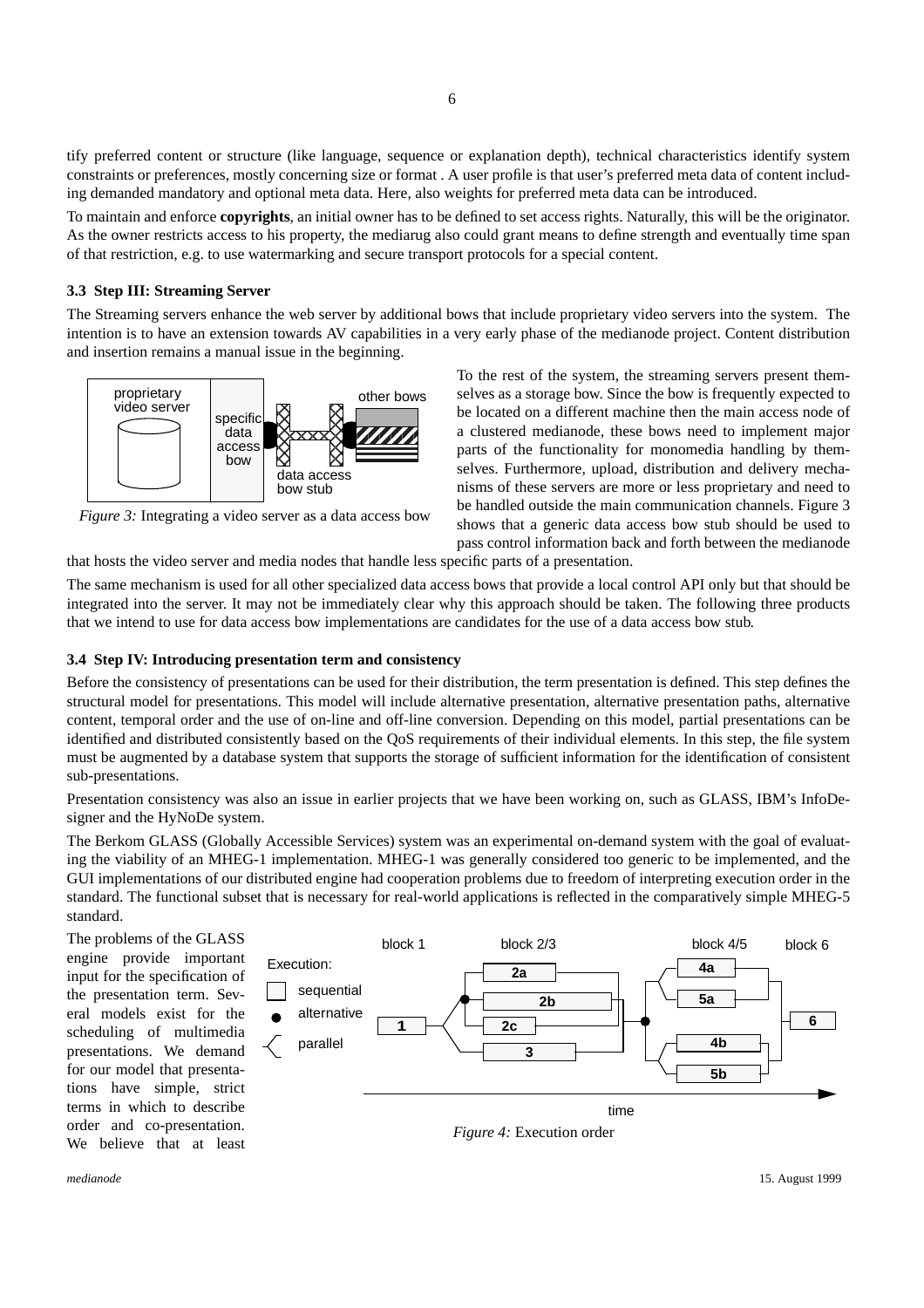delay sequences are required in addition to sequentially and parallelity. Furthermore, we need a definition of separating and joining alternative paths.Obviously, the presentation specification must explicitly or implicitly define when timelines join after parallel or alternative execution. of 2b?

IBM InfoDesigner/2 (ID/2) is a product that aims at the multimedia kiosk market. Key issues are adaptability to the quickly changing monomedia and multimedia encoding formats, long-term stable execution of the running system, the use of templates, access rights, varying levels of permission for customers, and the integration of (blackboxed, partly instable) third-party code.

The original ID/2 system has introduced an interesting OO approach that allows the dynamic creation of object relations from basic objects. Subsequently, these relations can be fixed and become objects themselves. Figure 5 shows the principle.



*Figure 5:* Generations of presentation elements

An extension to the scheme has become necessary: the system is supposed to allow importing and exporting of and working with a variety of encoding formats for the multimedia presentation itself (e.g. ID/2 format, HTML, MHEG-5).

The EC-sponsored Hypermedia News-on-Demand (HyNoDe) project is an integration project that aims specifically at the business news market. While the commercial interest in the project centers around delivery of consistent, personalized, multimedia-enhanced news by means of a hierarchical distribution system, the initial design focused very strongly on QoS issues. The initial design of recursive QoS calculations and the interaction with network level QoS negotiation was dropped due to the limited time. Figure 6 gives an impression of the original design. The figure describes a part of a presentation that combines an HTML text with optional audio-visual information. The audio-visual information may either be an MPEG video, a combination of H.263 video with G.723 audio, or a simple image that is accompanied by the same audio track. The combined QoS description is not very attractive. But unfortunately, one typical assumption of QoS-related work is wrong: continuous media presentation elements are not freely scalable in arbitrary combinations. Whether the QoS computation results in overlapping alternatives, or in empty regions (as is the case in Figure 6), a decision must be made to deliver one encoding or another. Furthermore, state-of-the-art client software tends to be too inflexible to make this change on the fly.

| opt({{{{7kb,-,imag/jpeg} or {1mb,64-80kbps,video/h263}} and<br>$\{0.9mb, 16-64kbps, audio/g723\}$ or $\{20mb, 1.5mbps, video/mpeg\}\$ and<br>${10kb,-.text/html}$ |                                                    |                                                 |                            |
|-------------------------------------------------------------------------------------------------------------------------------------------------------------------|----------------------------------------------------|-------------------------------------------------|----------------------------|
| {{7kb,-,imag/jpeg} or {1mb,64-80kbps,video/h263}} and<br>{0.9mb,16-64kbps,audio/g723}} or<br>{20mb,1.5mbps,video/mpeg}                                            |                                                    |                                                 |                            |
| $\{7kb,-,imag/peg\}$ or<br>1mb,64-80kbps,video/h263}} and<br>{0.9mb,16-64kbps,audio/g723}                                                                         |                                                    |                                                 | size: 10kb                 |
| {7kb,-,imag/jpeg} or<br>{1mb,64-80kbps,video/h263}<br>size: 7kb<br>size: 1mb                                                                                      | size: 0.9mb<br>rate: 16-64kbps<br>type: audio/g723 | size: 20mb<br>rate: 1.5mbps<br>type: video/mpeg | rate: -<br>type: text/html |
| rate: 64-80kbps<br>rate: -<br>type: video/h263<br>type: imag/jpeg                                                                                                 |                                                    |                                                 |                            |

*Figure 6:* Recursive QoS definition

## **3.4.1 User Abstraction/Interface to QoS**

An abstract interface must be built that allows the user to set these parameters in a simple way. One of the solutions could be a simple slider which is used to improve the QoS. To realize this an algorithm must be found that translates the slider informa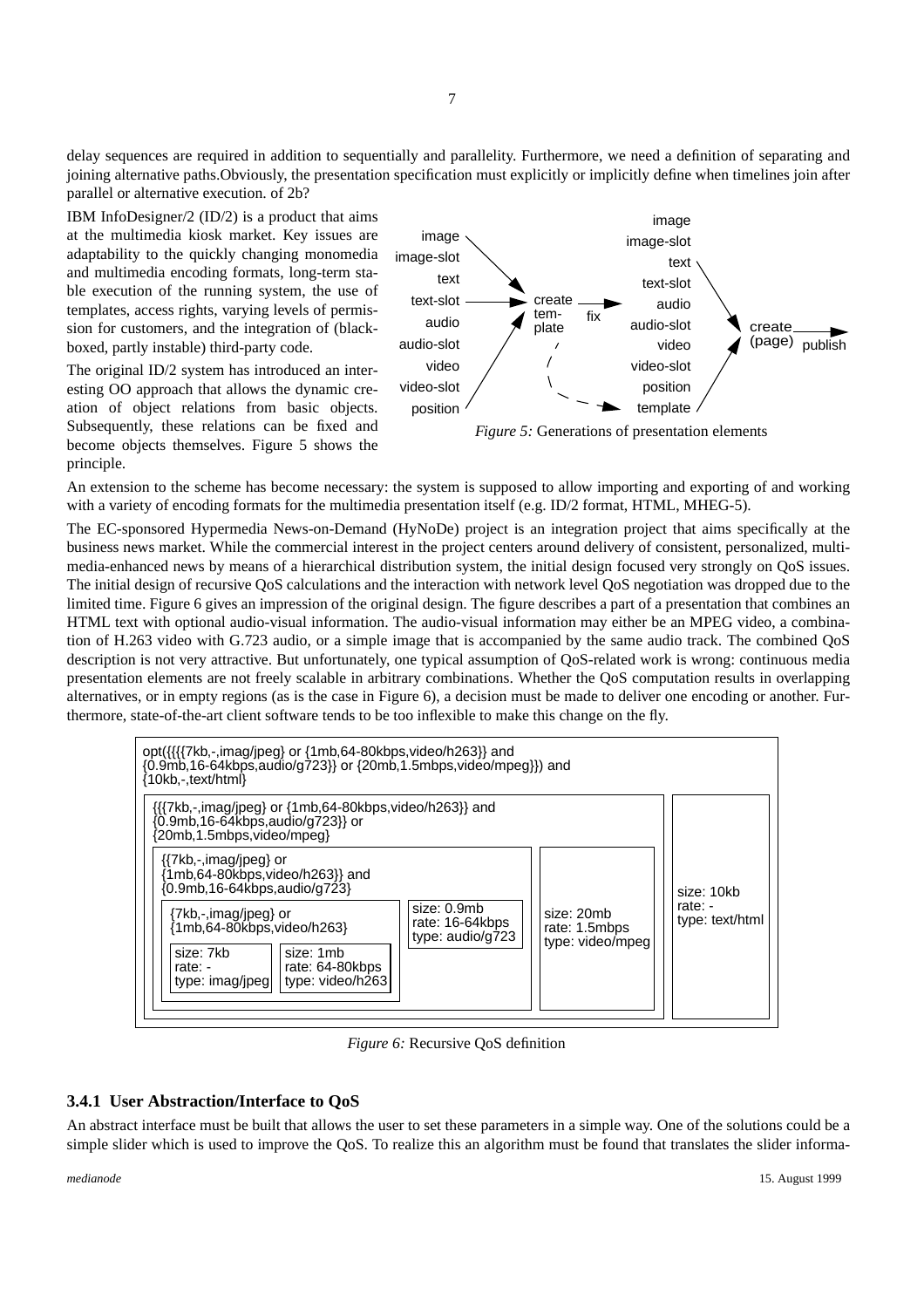tion into parameters which can be used for the QoS signalling. There are already some existing ideas of algorithms which could be used for this translation like in [RRWA98]. Some of the existing or even new created algorithms will be implemented in the QoS interface to figure out which of these provides the best translation method.

Afterwards it should be investigated how local QoS could be involved to raise the quality of a presentation. Local QoS means for example to execute certain functions like a decoder for video data with a higher priority by allocating pinned memory and CPU cycles than a word processing software that is used for showing some text, because the video is jitter and delay sensitive.

## **3.4.2 Alternative Media**

An important concept to provide a guaranteed quality of service to the user and to adapt to the resources available to the user are alternative contents. This means that the system is able to provide various content representations to a user. To avoid confusion, we will use the term media brick for a set of content representations equivalent in content, but eventually not in dimension, coding format or coding parameters. Thus, a media brick is the definition of a set of (media brick or content) representations.

There are three concepts to achieve alternative content:

1. Statically storing all different representations of a content and explicitly enumerating them inside the media brick;

- 2. Dynamically applying a converter on a representation but explicitly define the possible converters and thus target formats inside the media brick and
- 3. Dynamically applying conversions independently from the media brick definitions.

The initial version of the mediarug will only support standard WWW access, only allowing for the first two alternative content concepts. The data structures and interfaces to access representations using the first and the second method are identical, so the first approach still allows to introduce the second method without changing any of the system interfaces. The third approach can be introduced by explicitly introducing new access methods or protocols into mediarug applications. Thus, the system data structures and interfaces will explicitly only state the first possibility, because this is sufficient to cover the mediarug system requirements concerning alternative media.

There are consequences on the technical system design that can already be drawn from the necessity of alternative media representations and media bricks:

1. The data structure of the mediarug has to provide a data entity *media brick*, representing a relation *has equivalent content* by naming a set of representations.

2. The data scheme of the mediarug has to provide the necessary meta data for each media representation allowing for identifying an appropriate representation.

3. All references from media content to other content have to be references to media bricks rather than representations

## **3.5 Step V: Loading presentations**

The insertion of presentation elements into the archive will be automatized in this step. Depending on the available material, one or two approaches for adding meta information to existing presentation material and for subsequent transmission of the information to the (remote) central server should be supported initially. The first control approach should be command line-oriented, the second should be graphical.

#### **3.6 Step VI: Re-use of archived material**

In the next step, the available material should become usable so it can be included in new presentations. Especially the development of very simple specification means is planned, which allows the creation of new presentations on a very high abstraction level. In such a case, support for the creation of alternative presentation paths would be provided by server-sided processes.

#### **3.6.1 Work Coordination & Content Versioning**

At a more elaborate stage of the mediarug, multiple persons will be able to edit mediarug content using the same access methods as when retrieving content. This introduces access conflicts and the need for explicit versions of content. We predetermine the following minimum requirements from the strong editor-, i.e. professor-centric, driven mediarug functionality specification:

Because editors have to be absolutely positive about the content that will be displayed,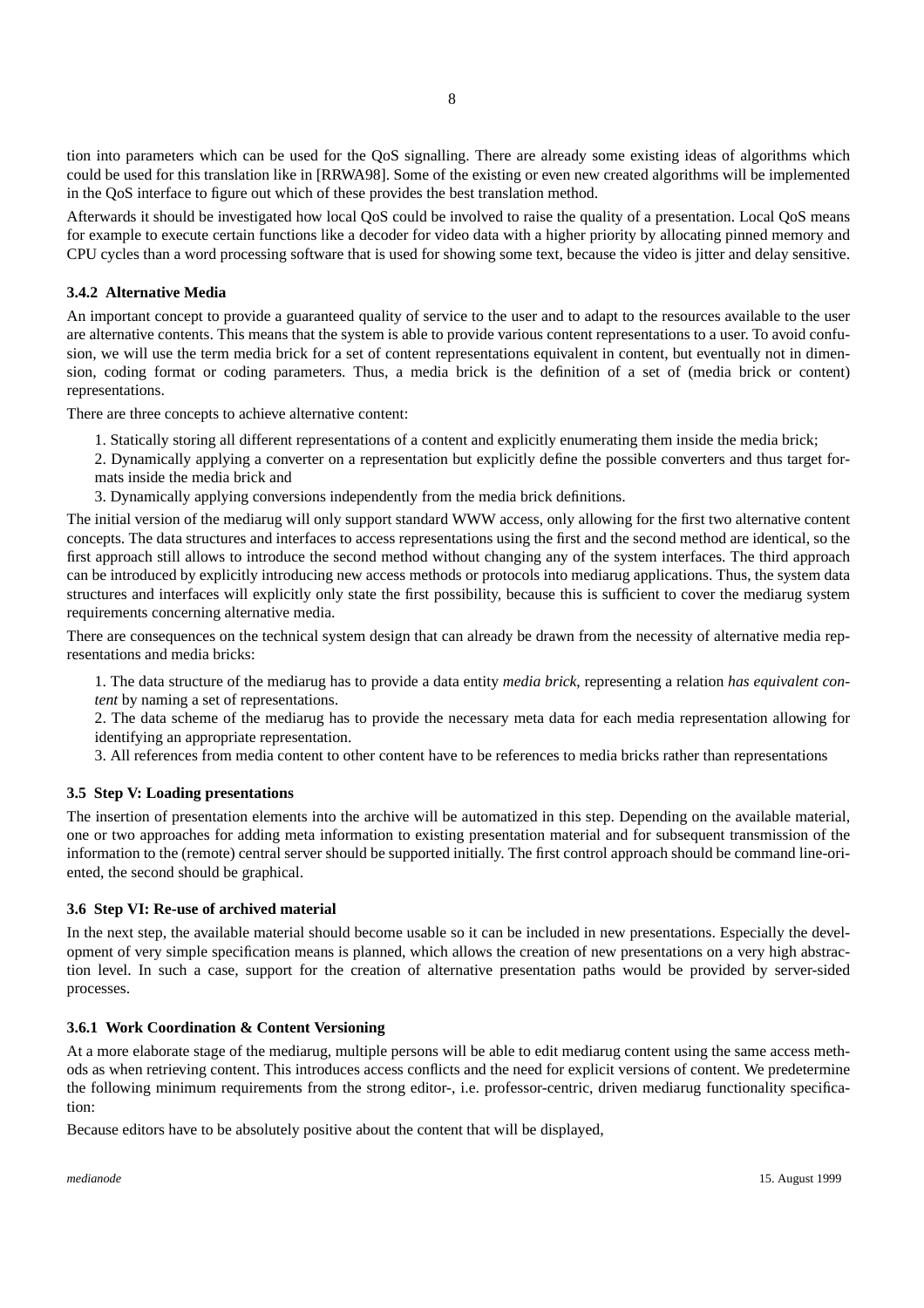- there has to be a definite, easy, way (i.e., concept and (G)UI) to identify current, own content.
- therefore, a media brick and a special media representation will always be the user's newest edition to that user. Access of former versions can be stated as experts' action, and it is likely that we will not allow branched versions but only newly copied content.
- change of multiple content use: as a user x changes content that is (indirectly) part of a document X other than his current work focus, the system will
	- (1) notify the user that at change confirmation time, requiring confirmation to adopt the changes into  $X$ , if  $X$  is in possession of user x; or the system will
	- (2) inform the owner of document X of the possibility to adopt a change into X at a convenient time
- thus, there has to be security on owner/content-relationship. We will keep the option of introducing the concept of a users' group as document owner.

The system has to support reuse of content for many reasons. This is in a trade-off to the reliable reproduction stated above and can only be optimized as long it does not violate that first target. Reasonable answers to that are:

- Content has to be in modules, pieces, i.e. media bricks
- Information in a content likely to be personal (style and personal/corporate design) has to be split from factual information (content) where possible, introducing roles in the set content and editors.
- There has to be a definite way to identify an unchangeable piece of content, therefore there has to be an archive of versions and editions. For that, a concept like a release or final document is needed to characterize a set of versions. Even the owner of content can not be allowed to change a former version (this latter point could force the introduction of branches)
- There has to be support (a concept and GUI) to query and find other versions and also whole consistent releases.

For the mediarug, we will explore the various solutions to this kind of problems already existent, and only introduce new ones if not available.

Operating and file systems that allow access by concurrent users provide means to solve access conflicts and to lock resources. Database and transaction approaches used for computer supported collaborative work, CSCW, provide solutions mainly for concurrent work, locking and safe transactions. Configuration management and version control tools are mainly used for software development. These tools cover all aspects of versioning and configurations in document editing, thus defining an upper bound for the respective target functionality. Especially handling of versions, differences and branches will be adopted from these tools.

The main, and in the beginning only access method of the mediarug will be the WWW, which means the protocol HTTP. As an upcoming standard, a main starting point to introduce work coordination and content versioning capabilities into the mediarug is the work of the WebDAV working group of the IETF. This working group is defining the HTTP extensions necessary to enable distributed web authoring tools to be broadly interoperable, while supporting user needs.The WebDAV group has analyzed the functional needs of several organizations, and has developed requirements for distributed authoring and versioning [IETF98].We will extend the IETF WebDAV concepts by

- 1. adaptation to the medianodes' authentication and verifying concept
- 2. defining a way to integrate non-HTTP protocols
- 3. identification and adaptation of implementations from OS/FS, CSCW and CM/VC to the WebDAV-specifications.

## **3.7 Step VII: Caching server**

In this step, a medianode variation will be created that supports the distribution of data from the archive. Initially we will implement pure cache servers that work exclusively on data that has been requested at least once. In contrast to web caching, however, we will take temporal behavior and temporal dependencies among elements into account.

Since our final goal assumes a decentralized system, respectively the possibility to merge multiple distributed servers that have grown around central administrative servers, into a single one, we must not build a system that relies on contacting a central server for each operation.

We will also experiment with cooperative caching approaches to provide sufficient disk space for the support of audio-visual material.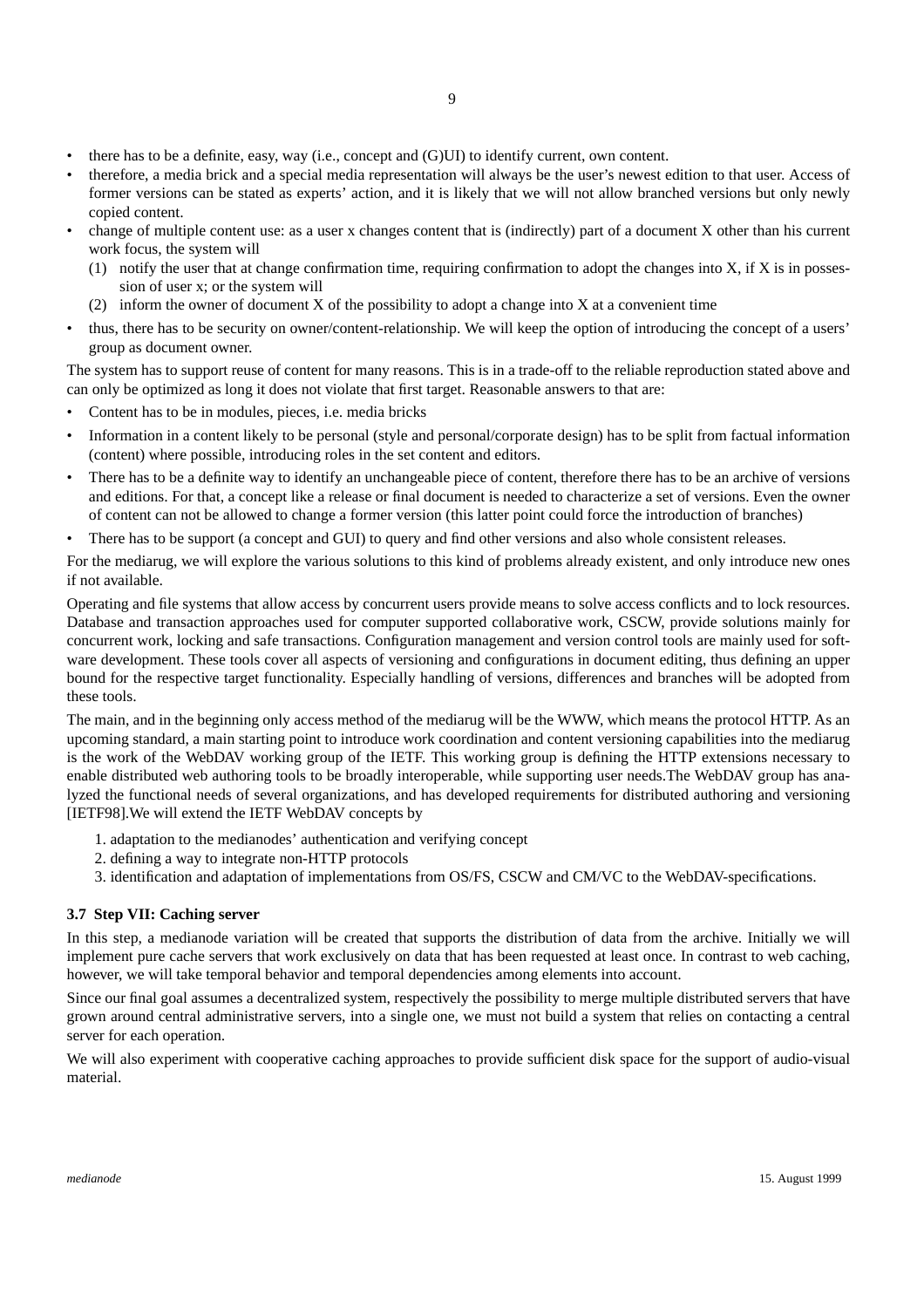## **3.7.1 Updating**

Our approach is bound to support updating of cached presentations. The best approach to do this is not clear. We can envision various options:

- Central maintenance
- Verify access: For each access to a document, the origin of the document is contacted and the cache server verifies that the content is still up to date. In case of a hierarchical distribution system, the verification is made with the next server in the hierarchy rather than with the origin of the server.
- Callbacks: Install callbacks at origin server of each document.f we assume this approach, it is noteworthy that callbacks are to be installed among servers, not among client and server of our system. We will also need callbacks at various abstraction levels. It is necessary to determine whether client and server hold synchronized callback information, especially after connection or system downtime when both sides have been affected and simple reference counting in the way of DNS does not work any more. Note that update notifications may be handled with multicast.

In all of these approaches we must take into account that documents are modified at other servers than the central server, and that such modifications are made while the medianode is in disconnected operation.

## **3.7.2 Positioning**

Positioning of content can be considered at more than a single granularity for each system, in our case we might consider positioning in a single machine, a single medianode or among medianodes. Positioning in clusters is done e.g. by the Hermes Long Term Research project [CZ98]. We may be able to receive the code for such operations from that project and will not consider positioning in a single medianode.

Positioning in distributed servers depends on the load and accessibility of the server's nodes. We will consider the need for content first - need meaning replications that are necessary because it is relevant to enable access to content for sites that are badly connected or disconnect from the rest of the distributed server frequently. In this respect, we want to consider presentation consistency.

Since the system can be given some meta-knowledge about the network infrastructure, it is aware of network bottlenecks and the distribution of content can be scheduled appropriately to make a minimal consistent presentation available first, followed by alternative content of higher quality. When such a download has been applied, caching strategies are used to keep the most relevant presentation available at the medianode.

Since we assume that splits and joins of the distributed server are part of the everyday operation, we are limited in the application of optimized content distribution in a distribution network. However, we consider the optimization of content positioning in a distribution network with multiple origins an issue to be addressed, and the results to be introduced into the system. In contrast to web caching, which has the goal of unloading origin servers, we are interested in exploiting the resources of the medianodes of our distributed server fairly. Furthermore, we want to use local decisions of the individual medianodes -that are in communication with their neighbors and receive hints-, we do not want to centralize decision-making for content positioning. We consider this decentralized operation an asset mainly for two reasons:

- central control is incompatible with the assumption of server splits, which are considered part of our regular operation,
- "uncontrolled" growth of cooperating systems without central control may be more attractive to other users and can be faster.

Our resynchronization mechanism provides a restricted protection from network downtime. However, we intend to consider aspects of backup routes as they are implemented in video server work at USC.

Lectures are typically used once per year or once per term by a teacher, they are used by students for post-processing the lecture soon after the lecture and again, before tests.

We want to use these observations to introduce advanced distribution mechanisms and to exploit the knowledge about the presentation schedule and the presentation consistency that is stored in the database, in order to support a variety of networking situations. This ranges from the prefetching of complete presentations for off-line operations to the prefetching of individual elements in real time of the presentation based on user behavior.

#### **3.7.3 Server (re-) synchronization**

In the case of a failure (network or hardware) communication between to medianodes is not possible. This leads to the problem that information in the different medianodes are not consistent anymore. By implementing a server (re-)synchronization tech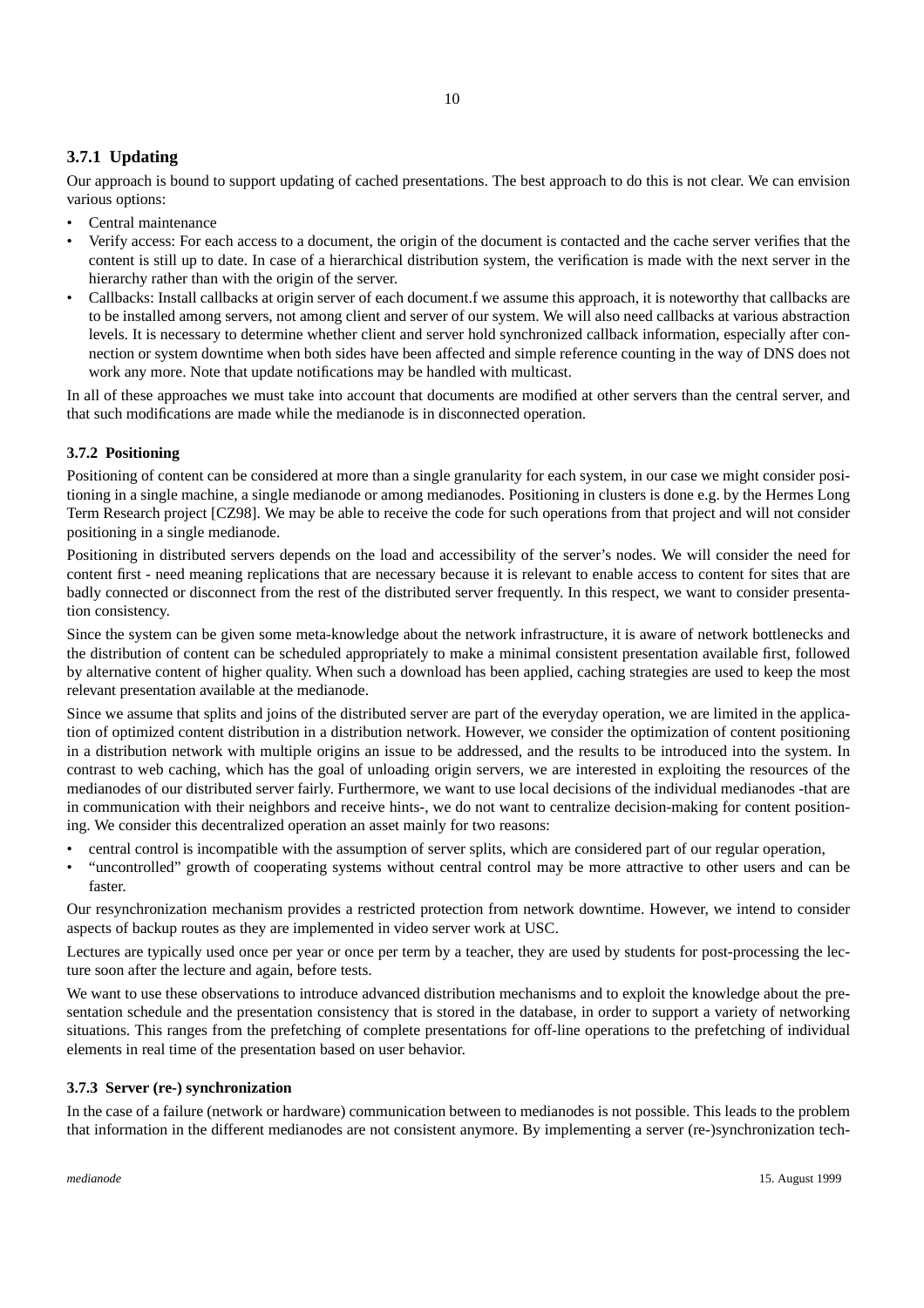11

nique it will be assured that this problem can be avoided. Here it seems reasonable that the medianode which was not able to communicate with the other nodes sends a note to one of his peers that it was out of sync. Since all nodes log there synchronization processes they know from which point on a resynchronisation has to be performed.

## **3.8 Step VIII: Additional Tasks**

The following issues are not bound to any special implementation phase, but require some maturity of the system. Additional tasks is introduced by adding additional specific bows, using the specified system interfaces rather than changin vital system characteristics.

#### **3.8.1 Extensible Format Awareness; Functionality Brokerage**

To achieve format awareness, we introduce semantic information about representations' formats into the systems (meta-) content. So, the system will be able to know semantic relations of its formats. The most important semantic relation is possible equivalence (JPEG and GIF e.g. as two image coding formats) and possible conversion/converter. Since the multitude of e.g. multimedia formats evolves quickly, means have to be defined to extent the system of formats while reliably maintaining meta data consistence.

Using format awareness, we will try to achieve a process of functionality brokering by evaluating the available meta data to automatically identify the functionality and its appropriate representation to achieve a certain addressable mediabrick representation. Format awareness and functionality brokering require a uniform format and semantic of meta information on system state, users, media and available implementations (bows).Transport/Computation Load Levelling ml

Format awareness and functionality brokering enables the mediarug to compute various ways to deliver content. One use of that ability could be achieved by introducing time information into meta data. Available time information on static and dynamic items (network lines and connections, user preferences and computation speed of machines and bows) could enable the system to chose better sequences of computation and transport of addressable content, e.g. to tune its configuration.

#### **3.8.2 Network level QoS**

The communication between medianodes in a mediarug is done via the Internet, which nowadays does not allow the transmission of realtime data like audio and video in an acceptable quality. To be able to transmit these data with a better quality the Internet protocols have to be extended by QoS mechanisms (Network level QoS). Therefore the existing IP implementations of the medianodes have to be extended (if not already done) in a manner that allows to support network level QoS. In addition the client has to be extended to be able to signal the desired QoS to the medianodes. The QoS signalling between the medianodes will be done by RSVP (Resource ReserVation Protocol) [BRA97]. Further more mechanisms which allow to handle data with a higher priority in a preferred way (packet scheduler and classifier) will be implemented in the medianodes. Figure 7 shows the modules an their interaction for the network level QoS.



*Figure 7:* Network level QoS

#### **3.8.3 Neighbor detection**

A whole medianode system consists of any number of single medianodes which act also as servers, but can also have client functionality (e.g. the notebook of lecturer). There is no centralized instance in medianode that keeps track about the single nodes and their functionality and possible special task (video server, authoring,...). Each node has to find all the other nodes of a system and also collect information about their functionality.

The single medianodes use a specific multicast address to send a multicast message to all the other medianodes which have a server running listening for this messages on this multicast address and a specific port. Both multicast address and port can be set freely but must be the same on all medianodes in one system. When a medianode starts it sends a request as a multicast message including the specified multicast address and port and afterwards waits for answers from other medianodes.

If one of the servers goes down in a controlled way it also sends a multicast message to the other peers in order to inform them that it is not available anymore. The other nodes delete the entry they have been informed about from their databases and con